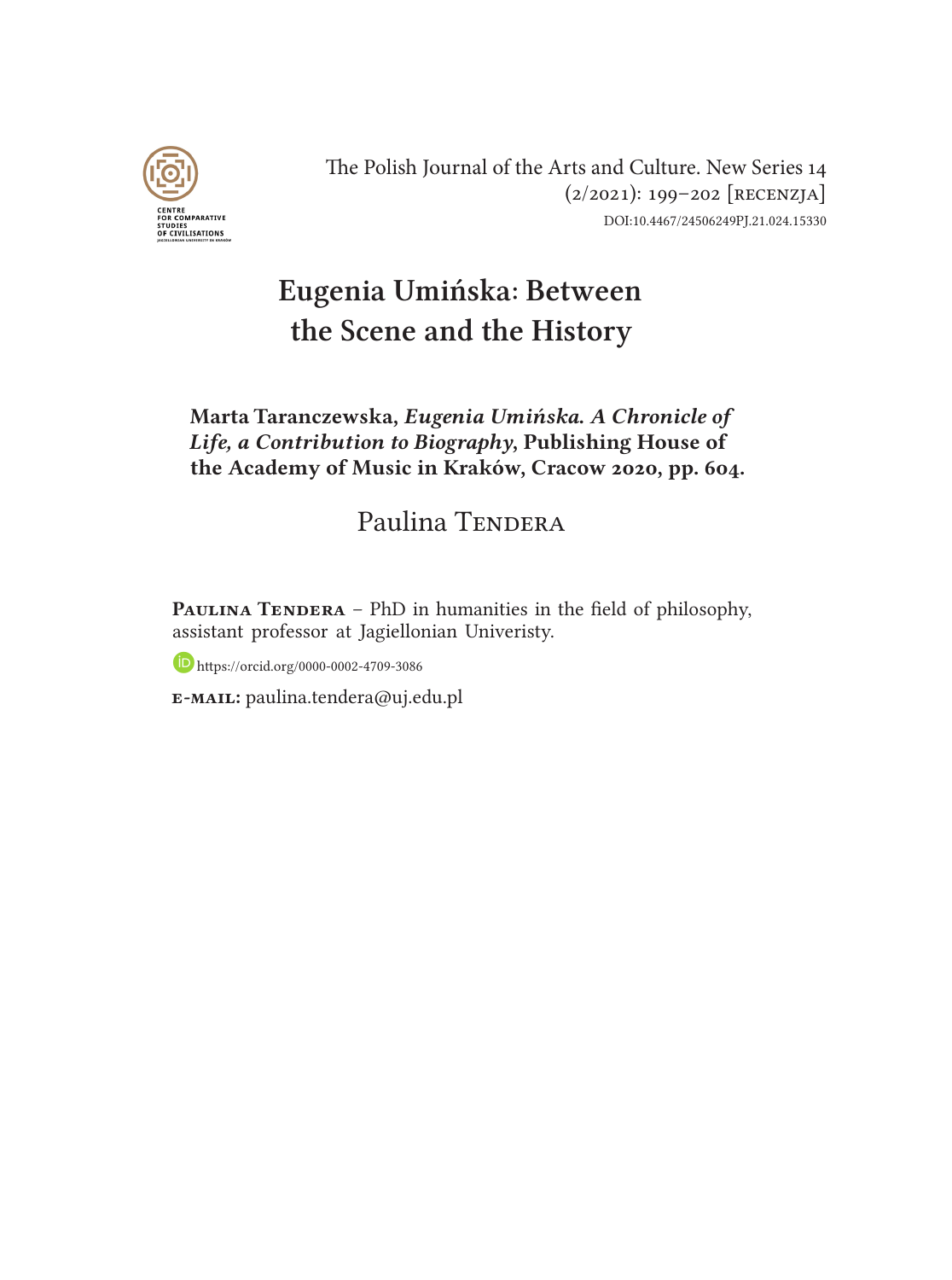When I visit Marta and Paweł Taranczewski's apartment as a guest, I sometimes have an opportunity to look for a moment at a unique photograph of Eugenia Umińska, taken by Benedykt Jerzy Dorys, a celebrity photographer of interwar and postwar Poland. The photo itself evokes the atmosphere of the old times, but the woman immortalized in this picture is a completely unique phenomenon. There is no hesitation in her attitude, face, pure charisma, flame, and nobility emanating from her figure as if from an antique sculpture. I knew that Marta Taranczewska was writing a book about her mother, but I did not think that she would manage to include in this monograph probably all the available archives on Eugenia and at the same time a colorful reminder of the times when a heroic and courageous attitude was needed.

One should start, however, by mentioning the fact that we are dealing with an aristocrat, one of the world's most eminent violinists, professor and rector of the Krakow Academy of Music, performer on the stages of philharmonics all over the world, a genuine star of classical music and a great lady.

The book, which was published thanks to many years of Marta Taranczewska's work, is a compendium of knowledge about Eugenia Umińska. It consists of a history of the Umińska family, where the genealogy of the family is presented in great detail, a calendar covering the years 1910-1980 and posthumous events, as well as memories about the artist recounted by her friends and collaborators. The complete archive is rounded off with documentary data such as repertoire, recordings, editorials, lists of alumni and students, as well as honors and medals. All of this adds up to a resource of over six hundred pages for any subsequent research into the life and work of Eugenia Umińska.

The artist was born on October 4, 1910 (although there are changes or inaccuracies in the documentation, and the year 1908 is sometimes listed) in Warsaw. She took her first violin lessons at the age of four. She began her studies at the Warsaw Conservatory in 1919, graduating with a performance of Szymanowski's Violin Concerto No. 1, for whose interpretation she would later become famous. She celebrated her debut on the Warsaw Philharmonic stage in 1924. In 1928 she began giving concerts abroad, the first of which was at the Czech Philharmonic, where she performed works by Mieczysław Karłowicz.

The period spent in Paris with George Enescu (1930-1932) and her friendship with Ignacy Paderewski and Karol Szymanowski was of enormous importance for her development. Umińska was already a star of the world music scene when World War II broke out in 1939. The artist's fate during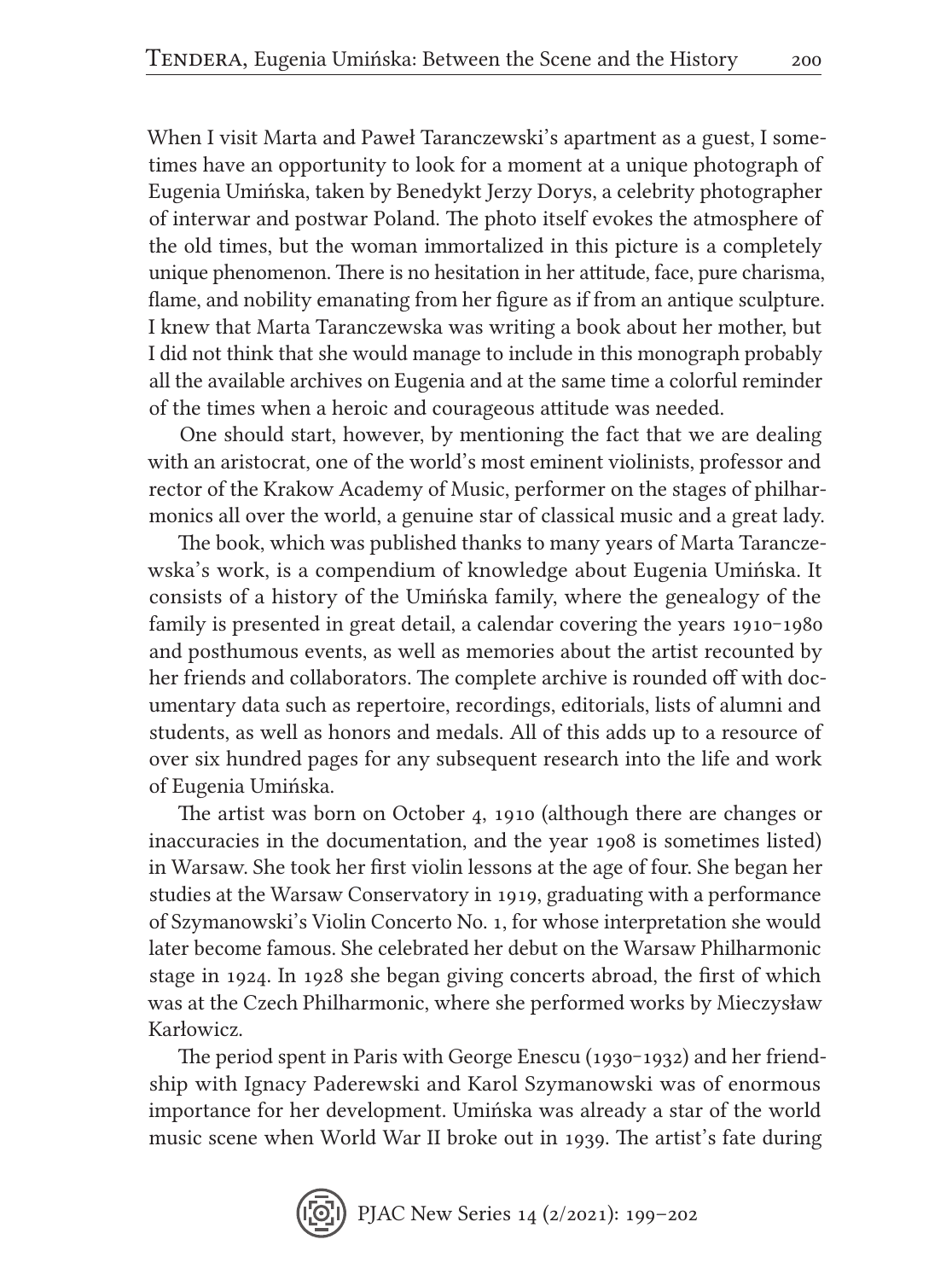the German occupation is an extremely important testimony to her nobility and character, as well as her patriotic attitude and love for art.

In occupied Poland, cultural life existed to the extent that it was allowed at that time, and Eugenia Umińska was also involved in it. Zofia Stryjeńska wrote about one of her concerts in the Artists' House in Kraków:

On February 5, Genia Umińska came with her magical violin and gave several concerts. She also played [in the Cracow cafeteria] "At the Artists". She played wonderfully ‒ a great maestro. She was a truly great master, a noble character, and a worldly appearance. Someone who has the right to be called an artist (Stryjeńska 1995, 281).

The artist would probably have spent the entire war in Warsaw, but the Gestapo (inter alia, after her alleged cooperation with the resistance movement had been denounced) decided to organize the deportation of artists to Germany for labor. The denunciation was not unfounded; Umińska had undergone training in the Auxiliary Units of the Home Army and was therefore subordinate to its authorities, who decided to evacuate her from Warsaw.

We know, from the memoirs written by the artist herself, that the Warsaw Uprising erupted upon her return to the Polish capital. Arrested in the Ochota district, she was rushed to Narutowicza Square, where the Germans were making a preliminary selection of the population – many were shot. All who remained were sent deep into Germany for forced labour. Eugenia managed to escape from the traindesignatedto take her out of Poland, and the whole event happened when the artist was already pregnant with her only child – daughter Marta (Taranczewska 2020, 151).

After the war, Eugenia Umińska settled in Kraków, and the political situation of Poland became complicated: many trips and concerts were impossible. Nevertheless – just like in occupied Warsaw – after the war, there was a need for art and Eugenia Umińska's professional career developed systematically until 1951, when she fell under the surveillance of the Security Office (Taranczewska 2020, 257–259). Marta Taranczewska reminisces:

I briefly described the beginning of the surveillance of my Mother, who became a "figurehead", a person constantly observed, photographed, wiretapped, and followed. Almost every person whom Mom came into contact with was "verified". [...] Some reports can attest to wiretapping. Mom was constantly surrounded by informers, whose activities she never discovered (Taranczewska 2020, 259).